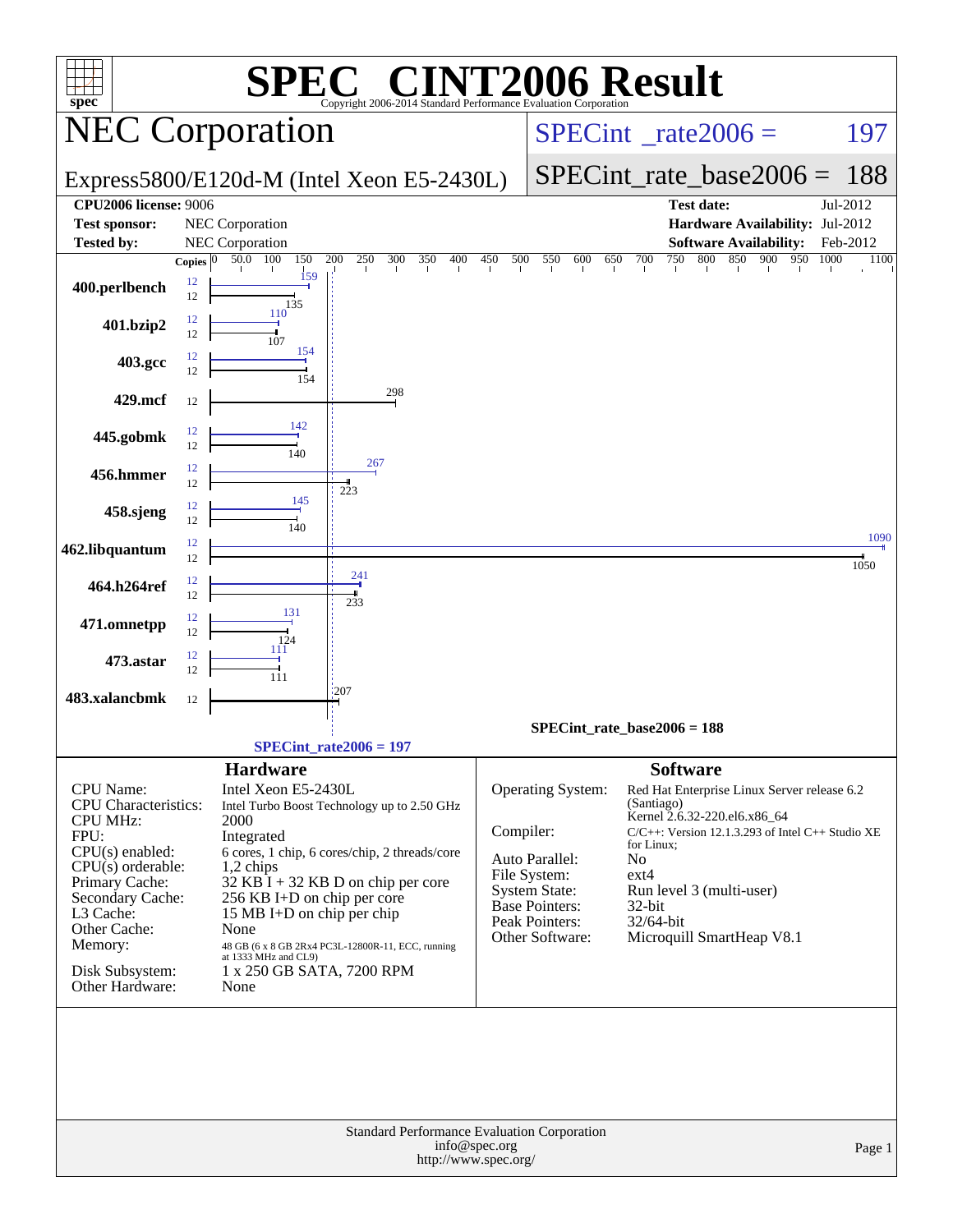

## NEC Corporation

SPECint rate $2006 = 197$ 

Express5800/E120d-M (Intel Xeon E5-2430L)

#### [SPECint\\_rate\\_base2006 =](http://www.spec.org/auto/cpu2006/Docs/result-fields.html#SPECintratebase2006) 188

#### **[CPU2006 license:](http://www.spec.org/auto/cpu2006/Docs/result-fields.html#CPU2006license)** 9006 **[Test date:](http://www.spec.org/auto/cpu2006/Docs/result-fields.html#Testdate)** Jul-2012

**[Test sponsor:](http://www.spec.org/auto/cpu2006/Docs/result-fields.html#Testsponsor)** NEC Corporation **[Hardware Availability:](http://www.spec.org/auto/cpu2006/Docs/result-fields.html#HardwareAvailability)** Jul-2012 **[Tested by:](http://www.spec.org/auto/cpu2006/Docs/result-fields.html#Testedby)** NEC Corporation **[Software Availability:](http://www.spec.org/auto/cpu2006/Docs/result-fields.html#SoftwareAvailability)** Feb-2012

#### **[Results Table](http://www.spec.org/auto/cpu2006/Docs/result-fields.html#ResultsTable)**

|                                                                                                          | <b>Base</b>   |                |       |                |            |                |                  |               | <b>Peak</b>    |              |                |              |                |              |  |
|----------------------------------------------------------------------------------------------------------|---------------|----------------|-------|----------------|------------|----------------|------------------|---------------|----------------|--------------|----------------|--------------|----------------|--------------|--|
| <b>Benchmark</b>                                                                                         | <b>Copies</b> | <b>Seconds</b> | Ratio | <b>Seconds</b> | Ratio      | <b>Seconds</b> | Ratio            | <b>Copies</b> | <b>Seconds</b> | <b>Ratio</b> | <b>Seconds</b> | <b>Ratio</b> | <b>Seconds</b> | <b>Ratio</b> |  |
| 400.perlbench                                                                                            | 12            | 867            | 135   | 867            | 135I       | 869            | 135 <sup>1</sup> | 12            | 736            | 159          | 741            | 158          | 738            | <u>159</u>   |  |
| 401.bzip2                                                                                                | 12            | 1087           | 107   | 1098           | 105        | 1081           | 107              | 12            | 1064           | 109          | 1057           | <u>110</u>   | 1056           | 110          |  |
| $403.\mathrm{gcc}$                                                                                       | 12            | 626            | 154   | 627            | 154        | 621            | 155              | 12            | 633            | 153          | 628            | 154          | 629            | 154          |  |
| $429$ .mcf                                                                                               | 12            | 368            | 298   | 368            | 298        | 366            | 299 <sub>1</sub> | 12            | 368            | 298          | 368            | 298          | 366            | 299          |  |
| $445$ .gobmk                                                                                             | 12            | 902            | 140   | 902            | 140I       | 902            | 140              | 12            | 891            | 141          | 883            | 142          | 884            | <u>142</u>   |  |
| 456.hmmer                                                                                                | 12            | 507            | 221   | 502            | 223        | 501            | 224              | 12            | 420            | 267          | 419            | 267          | 420            | 267          |  |
| $458$ .sjeng                                                                                             | 12            | 1038           | 140   | 1039           | <b>140</b> | 1040           | 140I             | 12            | 1008           | 144          | 999            | 145          | 999            | <b>145</b>   |  |
| 462.libquantum                                                                                           | 12            | 237            | 1050  | 236            | 1050       | 236            | 1050             | 12            | 229            | 1080         | 229            | 1090         | 229            | 1090         |  |
| 464.h264ref                                                                                              | 12            | 1124           | 236   | 1144           | 232        | 1140           | 233              | 12            | 1101           | 241          | 1103           | 241          | 1095           | 243          |  |
| 471.omnetpp                                                                                              | 12            | 606            | 124   | 602            | 125        | 607            | 124              | 12            | 568            | 132          | 571            | 131          | 570            | <u>131</u>   |  |
| $473.$ astar                                                                                             | 12            | 761            | 111   | 756            | 111        | 760            | 111              | 12            | 758            | 111          | 760            | <b>111</b>   | 762            | 111          |  |
| 483.xalancbmk                                                                                            | 12            | 399            | 207   | 399            | 207        | 401            | <b>206</b>       | 12            | 399            | 207          | 399            | 207          | 401            | 206          |  |
| Results appear in the order in which they were run. Bold underlined text indicates a median measurement. |               |                |       |                |            |                |                  |               |                |              |                |              |                |              |  |

#### **[Submit Notes](http://www.spec.org/auto/cpu2006/Docs/result-fields.html#SubmitNotes)**

 The numactl mechanism was used to bind copies to processors. The config file option 'submit' was used to generate numactl commands to bind each copy to a specific processor. For details, please see the config file.

#### **[Operating System Notes](http://www.spec.org/auto/cpu2006/Docs/result-fields.html#OperatingSystemNotes)**

Stack size set to unlimited using "ulimit -s unlimited"

#### **[Platform Notes](http://www.spec.org/auto/cpu2006/Docs/result-fields.html#PlatformNotes)**

 BIOS Settings: Energy Performance: Performance

#### **[General Notes](http://www.spec.org/auto/cpu2006/Docs/result-fields.html#GeneralNotes)**

Environment variables set by runspec before the start of the run: LD\_LIBRARY\_PATH = "/home/cpu2006/libs/32:/home/cpu2006/libs/64"

 Added glibc-static-2.12-1.47.el6.x86\_64.rpm to enable static linking

 Transparent Huge Pages enabled with: echo always > /sys/kernel/mm/redhat\_transparent\_hugepage/enabled Filesystem page cache cleared with: echo 1> /proc/sys/vm/drop\_caches runspec command invoked through numactl i.e.:

Continued on next page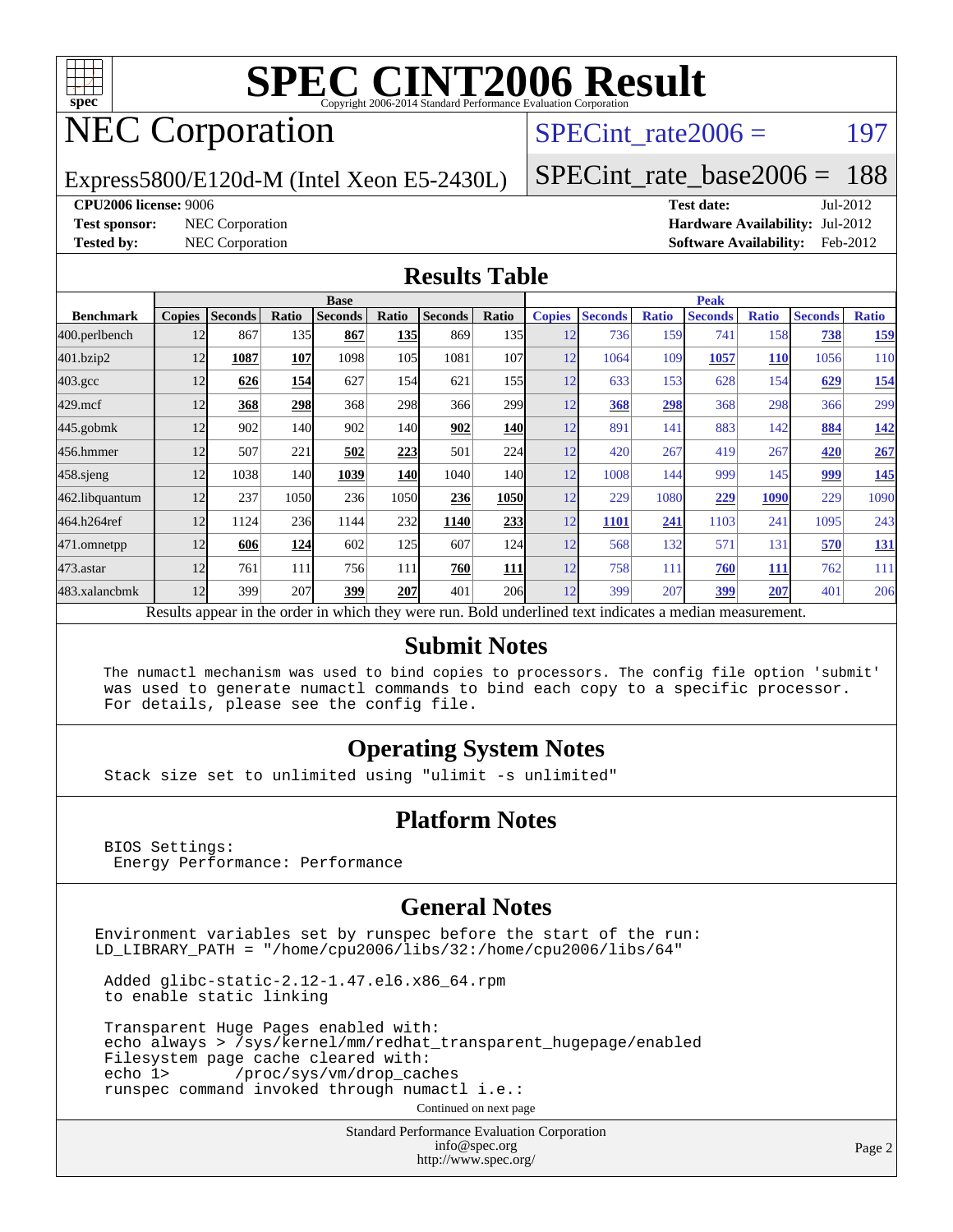

## NEC Corporation

SPECint rate $2006 = 197$ 

[SPECint\\_rate\\_base2006 =](http://www.spec.org/auto/cpu2006/Docs/result-fields.html#SPECintratebase2006) 188

Express5800/E120d-M (Intel Xeon E5-2430L)

**[Tested by:](http://www.spec.org/auto/cpu2006/Docs/result-fields.html#Testedby)** NEC Corporation **[Software Availability:](http://www.spec.org/auto/cpu2006/Docs/result-fields.html#SoftwareAvailability)** Feb-2012

**[CPU2006 license:](http://www.spec.org/auto/cpu2006/Docs/result-fields.html#CPU2006license)** 9006 **[Test date:](http://www.spec.org/auto/cpu2006/Docs/result-fields.html#Testdate)** Jul-2012 **[Test sponsor:](http://www.spec.org/auto/cpu2006/Docs/result-fields.html#Testsponsor)** NEC Corporation **[Hardware Availability:](http://www.spec.org/auto/cpu2006/Docs/result-fields.html#HardwareAvailability)** Jul-2012

#### **[General Notes \(Continued\)](http://www.spec.org/auto/cpu2006/Docs/result-fields.html#GeneralNotes)**

numactl --interleave=all runspec <etc>

#### **[Base Compiler Invocation](http://www.spec.org/auto/cpu2006/Docs/result-fields.html#BaseCompilerInvocation)**

[C benchmarks](http://www.spec.org/auto/cpu2006/Docs/result-fields.html#Cbenchmarks): [icc -m32](http://www.spec.org/cpu2006/results/res2012q3/cpu2006-20120802-24013.flags.html#user_CCbase_intel_icc_5ff4a39e364c98233615fdd38438c6f2)

[C++ benchmarks:](http://www.spec.org/auto/cpu2006/Docs/result-fields.html#CXXbenchmarks) [icpc -m32](http://www.spec.org/cpu2006/results/res2012q3/cpu2006-20120802-24013.flags.html#user_CXXbase_intel_icpc_4e5a5ef1a53fd332b3c49e69c3330699)

**[Base Portability Flags](http://www.spec.org/auto/cpu2006/Docs/result-fields.html#BasePortabilityFlags)**

 400.perlbench: [-DSPEC\\_CPU\\_LINUX\\_IA32](http://www.spec.org/cpu2006/results/res2012q3/cpu2006-20120802-24013.flags.html#b400.perlbench_baseCPORTABILITY_DSPEC_CPU_LINUX_IA32) 462.libquantum: [-DSPEC\\_CPU\\_LINUX](http://www.spec.org/cpu2006/results/res2012q3/cpu2006-20120802-24013.flags.html#b462.libquantum_baseCPORTABILITY_DSPEC_CPU_LINUX) 483.xalancbmk: [-DSPEC\\_CPU\\_LINUX](http://www.spec.org/cpu2006/results/res2012q3/cpu2006-20120802-24013.flags.html#b483.xalancbmk_baseCXXPORTABILITY_DSPEC_CPU_LINUX)

### **[Base Optimization Flags](http://www.spec.org/auto/cpu2006/Docs/result-fields.html#BaseOptimizationFlags)**

[C benchmarks](http://www.spec.org/auto/cpu2006/Docs/result-fields.html#Cbenchmarks):

[-xSSE4.2](http://www.spec.org/cpu2006/results/res2012q3/cpu2006-20120802-24013.flags.html#user_CCbase_f-xSSE42_f91528193cf0b216347adb8b939d4107) [-ipo](http://www.spec.org/cpu2006/results/res2012q3/cpu2006-20120802-24013.flags.html#user_CCbase_f-ipo) [-O3](http://www.spec.org/cpu2006/results/res2012q3/cpu2006-20120802-24013.flags.html#user_CCbase_f-O3) [-no-prec-div](http://www.spec.org/cpu2006/results/res2012q3/cpu2006-20120802-24013.flags.html#user_CCbase_f-no-prec-div) [-opt-prefetch](http://www.spec.org/cpu2006/results/res2012q3/cpu2006-20120802-24013.flags.html#user_CCbase_f-opt-prefetch) [-opt-mem-layout-trans=3](http://www.spec.org/cpu2006/results/res2012q3/cpu2006-20120802-24013.flags.html#user_CCbase_f-opt-mem-layout-trans_a7b82ad4bd7abf52556d4961a2ae94d5)

[C++ benchmarks:](http://www.spec.org/auto/cpu2006/Docs/result-fields.html#CXXbenchmarks)

[-xSSE4.2](http://www.spec.org/cpu2006/results/res2012q3/cpu2006-20120802-24013.flags.html#user_CXXbase_f-xSSE42_f91528193cf0b216347adb8b939d4107) [-ipo](http://www.spec.org/cpu2006/results/res2012q3/cpu2006-20120802-24013.flags.html#user_CXXbase_f-ipo) [-O3](http://www.spec.org/cpu2006/results/res2012q3/cpu2006-20120802-24013.flags.html#user_CXXbase_f-O3) [-no-prec-div](http://www.spec.org/cpu2006/results/res2012q3/cpu2006-20120802-24013.flags.html#user_CXXbase_f-no-prec-div) [-opt-prefetch](http://www.spec.org/cpu2006/results/res2012q3/cpu2006-20120802-24013.flags.html#user_CXXbase_f-opt-prefetch) [-opt-mem-layout-trans=3](http://www.spec.org/cpu2006/results/res2012q3/cpu2006-20120802-24013.flags.html#user_CXXbase_f-opt-mem-layout-trans_a7b82ad4bd7abf52556d4961a2ae94d5) [-Wl,-z,muldefs](http://www.spec.org/cpu2006/results/res2012q3/cpu2006-20120802-24013.flags.html#user_CXXbase_link_force_multiple1_74079c344b956b9658436fd1b6dd3a8a) [-L/opt/SmartHeap\\_8.1/lib -lsmartheap](http://www.spec.org/cpu2006/results/res2012q3/cpu2006-20120802-24013.flags.html#user_CXXbase_SmartHeap_d5ba4dfc9de25d3c657c7de7476e66c5)

### **[Base Other Flags](http://www.spec.org/auto/cpu2006/Docs/result-fields.html#BaseOtherFlags)**

[C benchmarks](http://www.spec.org/auto/cpu2006/Docs/result-fields.html#Cbenchmarks):

403.gcc: [-Dalloca=\\_alloca](http://www.spec.org/cpu2006/results/res2012q3/cpu2006-20120802-24013.flags.html#b403.gcc_baseEXTRA_CFLAGS_Dalloca_be3056838c12de2578596ca5467af7f3)

#### **[Peak Compiler Invocation](http://www.spec.org/auto/cpu2006/Docs/result-fields.html#PeakCompilerInvocation)**

[C benchmarks \(except as noted below\)](http://www.spec.org/auto/cpu2006/Docs/result-fields.html#Cbenchmarksexceptasnotedbelow):

[icc -m32](http://www.spec.org/cpu2006/results/res2012q3/cpu2006-20120802-24013.flags.html#user_CCpeak_intel_icc_5ff4a39e364c98233615fdd38438c6f2)

400.perlbench: [icc -m64](http://www.spec.org/cpu2006/results/res2012q3/cpu2006-20120802-24013.flags.html#user_peakCCLD400_perlbench_intel_icc_64bit_bda6cc9af1fdbb0edc3795bac97ada53)

401.bzip2: [icc -m64](http://www.spec.org/cpu2006/results/res2012q3/cpu2006-20120802-24013.flags.html#user_peakCCLD401_bzip2_intel_icc_64bit_bda6cc9af1fdbb0edc3795bac97ada53)

456.hmmer: [icc -m64](http://www.spec.org/cpu2006/results/res2012q3/cpu2006-20120802-24013.flags.html#user_peakCCLD456_hmmer_intel_icc_64bit_bda6cc9af1fdbb0edc3795bac97ada53)

Continued on next page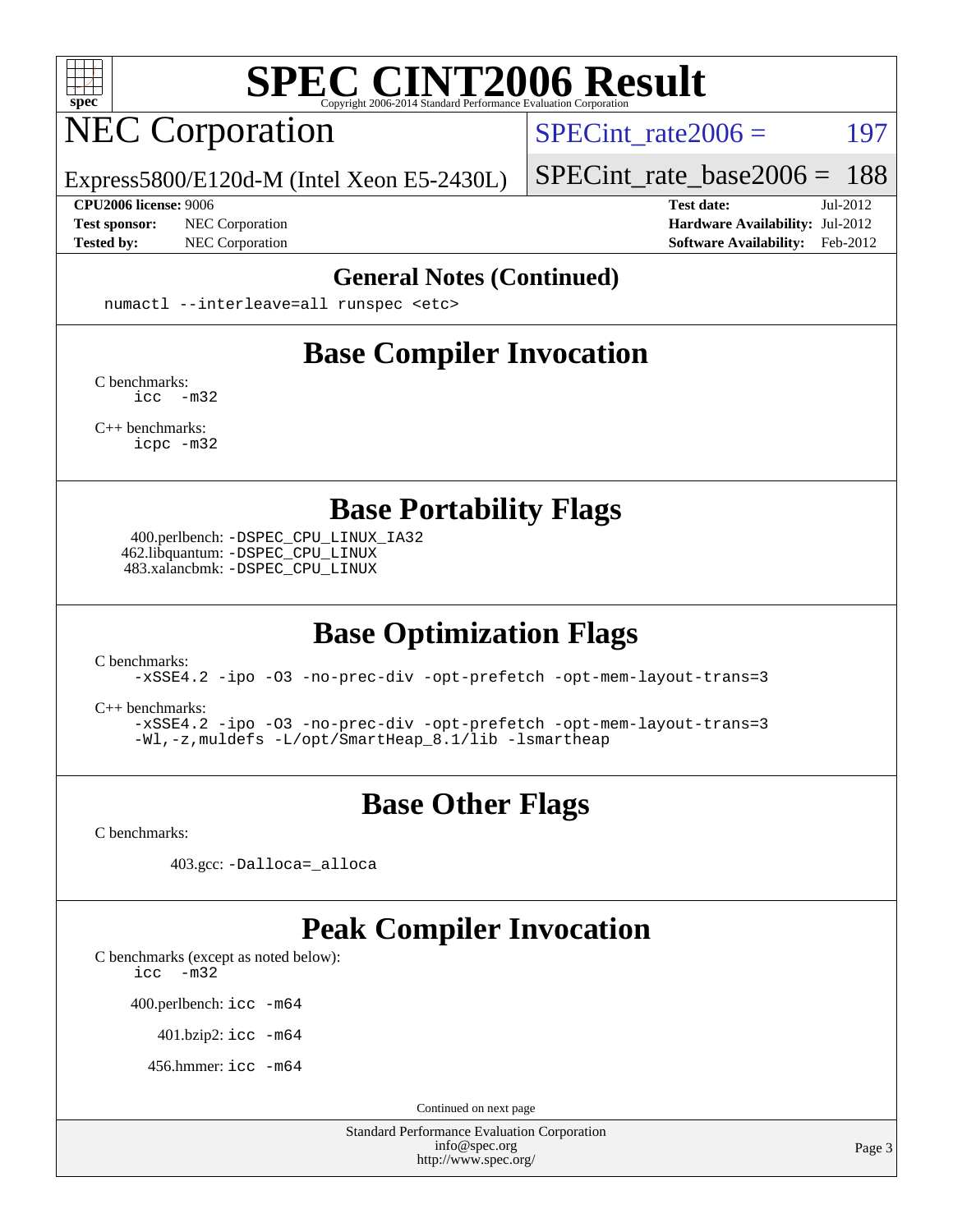

## NEC Corporation

SPECint rate $2006 = 197$ 

Express5800/E120d-M (Intel Xeon E5-2430L)

[SPECint\\_rate\\_base2006 =](http://www.spec.org/auto/cpu2006/Docs/result-fields.html#SPECintratebase2006) 188

**[CPU2006 license:](http://www.spec.org/auto/cpu2006/Docs/result-fields.html#CPU2006license)** 9006 **[Test date:](http://www.spec.org/auto/cpu2006/Docs/result-fields.html#Testdate)** Jul-2012 **[Test sponsor:](http://www.spec.org/auto/cpu2006/Docs/result-fields.html#Testsponsor)** NEC Corporation **[Hardware Availability:](http://www.spec.org/auto/cpu2006/Docs/result-fields.html#HardwareAvailability)** Jul-2012 **[Tested by:](http://www.spec.org/auto/cpu2006/Docs/result-fields.html#Testedby)** NEC Corporation **[Software Availability:](http://www.spec.org/auto/cpu2006/Docs/result-fields.html#SoftwareAvailability)** Feb-2012

## **[Peak Compiler Invocation \(Continued\)](http://www.spec.org/auto/cpu2006/Docs/result-fields.html#PeakCompilerInvocation)**

458.sjeng: [icc -m64](http://www.spec.org/cpu2006/results/res2012q3/cpu2006-20120802-24013.flags.html#user_peakCCLD458_sjeng_intel_icc_64bit_bda6cc9af1fdbb0edc3795bac97ada53)

[C++ benchmarks:](http://www.spec.org/auto/cpu2006/Docs/result-fields.html#CXXbenchmarks) [icpc -m32](http://www.spec.org/cpu2006/results/res2012q3/cpu2006-20120802-24013.flags.html#user_CXXpeak_intel_icpc_4e5a5ef1a53fd332b3c49e69c3330699)

**[Peak Portability Flags](http://www.spec.org/auto/cpu2006/Docs/result-fields.html#PeakPortabilityFlags)**

 400.perlbench: [-DSPEC\\_CPU\\_LP64](http://www.spec.org/cpu2006/results/res2012q3/cpu2006-20120802-24013.flags.html#b400.perlbench_peakCPORTABILITY_DSPEC_CPU_LP64) [-DSPEC\\_CPU\\_LINUX\\_X64](http://www.spec.org/cpu2006/results/res2012q3/cpu2006-20120802-24013.flags.html#b400.perlbench_peakCPORTABILITY_DSPEC_CPU_LINUX_X64) 401.bzip2: [-DSPEC\\_CPU\\_LP64](http://www.spec.org/cpu2006/results/res2012q3/cpu2006-20120802-24013.flags.html#suite_peakCPORTABILITY401_bzip2_DSPEC_CPU_LP64) 456.hmmer: [-DSPEC\\_CPU\\_LP64](http://www.spec.org/cpu2006/results/res2012q3/cpu2006-20120802-24013.flags.html#suite_peakCPORTABILITY456_hmmer_DSPEC_CPU_LP64) 458.sjeng: [-DSPEC\\_CPU\\_LP64](http://www.spec.org/cpu2006/results/res2012q3/cpu2006-20120802-24013.flags.html#suite_peakCPORTABILITY458_sjeng_DSPEC_CPU_LP64) 462.libquantum: [-DSPEC\\_CPU\\_LINUX](http://www.spec.org/cpu2006/results/res2012q3/cpu2006-20120802-24013.flags.html#b462.libquantum_peakCPORTABILITY_DSPEC_CPU_LINUX) 483.xalancbmk: [-DSPEC\\_CPU\\_LINUX](http://www.spec.org/cpu2006/results/res2012q3/cpu2006-20120802-24013.flags.html#b483.xalancbmk_peakCXXPORTABILITY_DSPEC_CPU_LINUX)

#### **[Peak Optimization Flags](http://www.spec.org/auto/cpu2006/Docs/result-fields.html#PeakOptimizationFlags)**

[C benchmarks](http://www.spec.org/auto/cpu2006/Docs/result-fields.html#Cbenchmarks):

 400.perlbench: [-xSSE4.2](http://www.spec.org/cpu2006/results/res2012q3/cpu2006-20120802-24013.flags.html#user_peakPASS2_CFLAGSPASS2_LDCFLAGS400_perlbench_f-xSSE42_f91528193cf0b216347adb8b939d4107)(pass 2) [-prof-gen](http://www.spec.org/cpu2006/results/res2012q3/cpu2006-20120802-24013.flags.html#user_peakPASS1_CFLAGSPASS1_LDCFLAGS400_perlbench_prof_gen_e43856698f6ca7b7e442dfd80e94a8fc)(pass 1) [-ipo](http://www.spec.org/cpu2006/results/res2012q3/cpu2006-20120802-24013.flags.html#user_peakPASS2_CFLAGSPASS2_LDCFLAGS400_perlbench_f-ipo)(pass 2) [-O3](http://www.spec.org/cpu2006/results/res2012q3/cpu2006-20120802-24013.flags.html#user_peakPASS2_CFLAGSPASS2_LDCFLAGS400_perlbench_f-O3)(pass 2) [-no-prec-div](http://www.spec.org/cpu2006/results/res2012q3/cpu2006-20120802-24013.flags.html#user_peakPASS2_CFLAGSPASS2_LDCFLAGS400_perlbench_f-no-prec-div)(pass 2) [-prof-use](http://www.spec.org/cpu2006/results/res2012q3/cpu2006-20120802-24013.flags.html#user_peakPASS2_CFLAGSPASS2_LDCFLAGS400_perlbench_prof_use_bccf7792157ff70d64e32fe3e1250b55)(pass 2) [-auto-ilp32](http://www.spec.org/cpu2006/results/res2012q3/cpu2006-20120802-24013.flags.html#user_peakCOPTIMIZE400_perlbench_f-auto-ilp32) 401.bzip2: [-xSSE4.2](http://www.spec.org/cpu2006/results/res2012q3/cpu2006-20120802-24013.flags.html#user_peakPASS2_CFLAGSPASS2_LDCFLAGS401_bzip2_f-xSSE42_f91528193cf0b216347adb8b939d4107)(pass 2) [-prof-gen](http://www.spec.org/cpu2006/results/res2012q3/cpu2006-20120802-24013.flags.html#user_peakPASS1_CFLAGSPASS1_LDCFLAGS401_bzip2_prof_gen_e43856698f6ca7b7e442dfd80e94a8fc)(pass 1) [-ipo](http://www.spec.org/cpu2006/results/res2012q3/cpu2006-20120802-24013.flags.html#user_peakPASS2_CFLAGSPASS2_LDCFLAGS401_bzip2_f-ipo)(pass 2) [-O3](http://www.spec.org/cpu2006/results/res2012q3/cpu2006-20120802-24013.flags.html#user_peakPASS2_CFLAGSPASS2_LDCFLAGS401_bzip2_f-O3)(pass 2) [-no-prec-div](http://www.spec.org/cpu2006/results/res2012q3/cpu2006-20120802-24013.flags.html#user_peakPASS2_CFLAGSPASS2_LDCFLAGS401_bzip2_f-no-prec-div)(pass 2) [-prof-use](http://www.spec.org/cpu2006/results/res2012q3/cpu2006-20120802-24013.flags.html#user_peakPASS2_CFLAGSPASS2_LDCFLAGS401_bzip2_prof_use_bccf7792157ff70d64e32fe3e1250b55)(pass 2) [-opt-prefetch](http://www.spec.org/cpu2006/results/res2012q3/cpu2006-20120802-24013.flags.html#user_peakCOPTIMIZE401_bzip2_f-opt-prefetch) [-auto-ilp32](http://www.spec.org/cpu2006/results/res2012q3/cpu2006-20120802-24013.flags.html#user_peakCOPTIMIZE401_bzip2_f-auto-ilp32) [-ansi-alias](http://www.spec.org/cpu2006/results/res2012q3/cpu2006-20120802-24013.flags.html#user_peakCOPTIMIZE401_bzip2_f-ansi-alias) 403.gcc: [-xSSE4.2](http://www.spec.org/cpu2006/results/res2012q3/cpu2006-20120802-24013.flags.html#user_peakCOPTIMIZE403_gcc_f-xSSE42_f91528193cf0b216347adb8b939d4107) [-ipo](http://www.spec.org/cpu2006/results/res2012q3/cpu2006-20120802-24013.flags.html#user_peakCOPTIMIZE403_gcc_f-ipo) [-O3](http://www.spec.org/cpu2006/results/res2012q3/cpu2006-20120802-24013.flags.html#user_peakCOPTIMIZE403_gcc_f-O3) [-no-prec-div](http://www.spec.org/cpu2006/results/res2012q3/cpu2006-20120802-24013.flags.html#user_peakCOPTIMIZE403_gcc_f-no-prec-div)  $429$ .mcf: basepeak = yes 445.gobmk: [-xAVX](http://www.spec.org/cpu2006/results/res2012q3/cpu2006-20120802-24013.flags.html#user_peakPASS2_CFLAGSPASS2_LDCFLAGS445_gobmk_f-xAVX)(pass 2) [-prof-gen](http://www.spec.org/cpu2006/results/res2012q3/cpu2006-20120802-24013.flags.html#user_peakPASS1_CFLAGSPASS1_LDCFLAGS445_gobmk_prof_gen_e43856698f6ca7b7e442dfd80e94a8fc)(pass 1) [-prof-use](http://www.spec.org/cpu2006/results/res2012q3/cpu2006-20120802-24013.flags.html#user_peakPASS2_CFLAGSPASS2_LDCFLAGS445_gobmk_prof_use_bccf7792157ff70d64e32fe3e1250b55)(pass 2) [-ansi-alias](http://www.spec.org/cpu2006/results/res2012q3/cpu2006-20120802-24013.flags.html#user_peakCOPTIMIZE445_gobmk_f-ansi-alias) [-opt-mem-layout-trans=3](http://www.spec.org/cpu2006/results/res2012q3/cpu2006-20120802-24013.flags.html#user_peakCOPTIMIZE445_gobmk_f-opt-mem-layout-trans_a7b82ad4bd7abf52556d4961a2ae94d5) 456.hmmer: [-xSSE4.2](http://www.spec.org/cpu2006/results/res2012q3/cpu2006-20120802-24013.flags.html#user_peakCOPTIMIZE456_hmmer_f-xSSE42_f91528193cf0b216347adb8b939d4107) [-ipo](http://www.spec.org/cpu2006/results/res2012q3/cpu2006-20120802-24013.flags.html#user_peakCOPTIMIZE456_hmmer_f-ipo) [-O3](http://www.spec.org/cpu2006/results/res2012q3/cpu2006-20120802-24013.flags.html#user_peakCOPTIMIZE456_hmmer_f-O3) [-no-prec-div](http://www.spec.org/cpu2006/results/res2012q3/cpu2006-20120802-24013.flags.html#user_peakCOPTIMIZE456_hmmer_f-no-prec-div) [-unroll2](http://www.spec.org/cpu2006/results/res2012q3/cpu2006-20120802-24013.flags.html#user_peakCOPTIMIZE456_hmmer_f-unroll_784dae83bebfb236979b41d2422d7ec2) [-auto-ilp32](http://www.spec.org/cpu2006/results/res2012q3/cpu2006-20120802-24013.flags.html#user_peakCOPTIMIZE456_hmmer_f-auto-ilp32) 458.sjeng: [-xSSE4.2](http://www.spec.org/cpu2006/results/res2012q3/cpu2006-20120802-24013.flags.html#user_peakPASS2_CFLAGSPASS2_LDCFLAGS458_sjeng_f-xSSE42_f91528193cf0b216347adb8b939d4107)(pass 2) [-prof-gen](http://www.spec.org/cpu2006/results/res2012q3/cpu2006-20120802-24013.flags.html#user_peakPASS1_CFLAGSPASS1_LDCFLAGS458_sjeng_prof_gen_e43856698f6ca7b7e442dfd80e94a8fc)(pass 1) [-ipo](http://www.spec.org/cpu2006/results/res2012q3/cpu2006-20120802-24013.flags.html#user_peakPASS2_CFLAGSPASS2_LDCFLAGS458_sjeng_f-ipo)(pass 2) [-O3](http://www.spec.org/cpu2006/results/res2012q3/cpu2006-20120802-24013.flags.html#user_peakPASS2_CFLAGSPASS2_LDCFLAGS458_sjeng_f-O3)(pass 2) [-no-prec-div](http://www.spec.org/cpu2006/results/res2012q3/cpu2006-20120802-24013.flags.html#user_peakPASS2_CFLAGSPASS2_LDCFLAGS458_sjeng_f-no-prec-div)(pass 2) [-prof-use](http://www.spec.org/cpu2006/results/res2012q3/cpu2006-20120802-24013.flags.html#user_peakPASS2_CFLAGSPASS2_LDCFLAGS458_sjeng_prof_use_bccf7792157ff70d64e32fe3e1250b55)(pass 2) [-unroll4](http://www.spec.org/cpu2006/results/res2012q3/cpu2006-20120802-24013.flags.html#user_peakCOPTIMIZE458_sjeng_f-unroll_4e5e4ed65b7fd20bdcd365bec371b81f) [-auto-ilp32](http://www.spec.org/cpu2006/results/res2012q3/cpu2006-20120802-24013.flags.html#user_peakCOPTIMIZE458_sjeng_f-auto-ilp32) 462.libquantum: [-xAVX](http://www.spec.org/cpu2006/results/res2012q3/cpu2006-20120802-24013.flags.html#user_peakCOPTIMIZE462_libquantum_f-xAVX) [-ipo](http://www.spec.org/cpu2006/results/res2012q3/cpu2006-20120802-24013.flags.html#user_peakCOPTIMIZE462_libquantum_f-ipo) [-O3](http://www.spec.org/cpu2006/results/res2012q3/cpu2006-20120802-24013.flags.html#user_peakCOPTIMIZE462_libquantum_f-O3) [-no-prec-div](http://www.spec.org/cpu2006/results/res2012q3/cpu2006-20120802-24013.flags.html#user_peakCOPTIMIZE462_libquantum_f-no-prec-div) [-opt-prefetch](http://www.spec.org/cpu2006/results/res2012q3/cpu2006-20120802-24013.flags.html#user_peakCOPTIMIZE462_libquantum_f-opt-prefetch) [-opt-mem-layout-trans=3](http://www.spec.org/cpu2006/results/res2012q3/cpu2006-20120802-24013.flags.html#user_peakCOPTIMIZE462_libquantum_f-opt-mem-layout-trans_a7b82ad4bd7abf52556d4961a2ae94d5) 464.h264ref: [-xSSE4.2](http://www.spec.org/cpu2006/results/res2012q3/cpu2006-20120802-24013.flags.html#user_peakPASS2_CFLAGSPASS2_LDCFLAGS464_h264ref_f-xSSE42_f91528193cf0b216347adb8b939d4107)(pass 2) [-prof-gen](http://www.spec.org/cpu2006/results/res2012q3/cpu2006-20120802-24013.flags.html#user_peakPASS1_CFLAGSPASS1_LDCFLAGS464_h264ref_prof_gen_e43856698f6ca7b7e442dfd80e94a8fc)(pass 1) [-ipo](http://www.spec.org/cpu2006/results/res2012q3/cpu2006-20120802-24013.flags.html#user_peakPASS2_CFLAGSPASS2_LDCFLAGS464_h264ref_f-ipo)(pass 2) [-O3](http://www.spec.org/cpu2006/results/res2012q3/cpu2006-20120802-24013.flags.html#user_peakPASS2_CFLAGSPASS2_LDCFLAGS464_h264ref_f-O3)(pass 2) [-no-prec-div](http://www.spec.org/cpu2006/results/res2012q3/cpu2006-20120802-24013.flags.html#user_peakPASS2_CFLAGSPASS2_LDCFLAGS464_h264ref_f-no-prec-div)(pass 2) [-prof-use](http://www.spec.org/cpu2006/results/res2012q3/cpu2006-20120802-24013.flags.html#user_peakPASS2_CFLAGSPASS2_LDCFLAGS464_h264ref_prof_use_bccf7792157ff70d64e32fe3e1250b55)(pass 2)

[-unroll2](http://www.spec.org/cpu2006/results/res2012q3/cpu2006-20120802-24013.flags.html#user_peakCOPTIMIZE464_h264ref_f-unroll_784dae83bebfb236979b41d2422d7ec2) [-ansi-alias](http://www.spec.org/cpu2006/results/res2012q3/cpu2006-20120802-24013.flags.html#user_peakCOPTIMIZE464_h264ref_f-ansi-alias)

Continued on next page